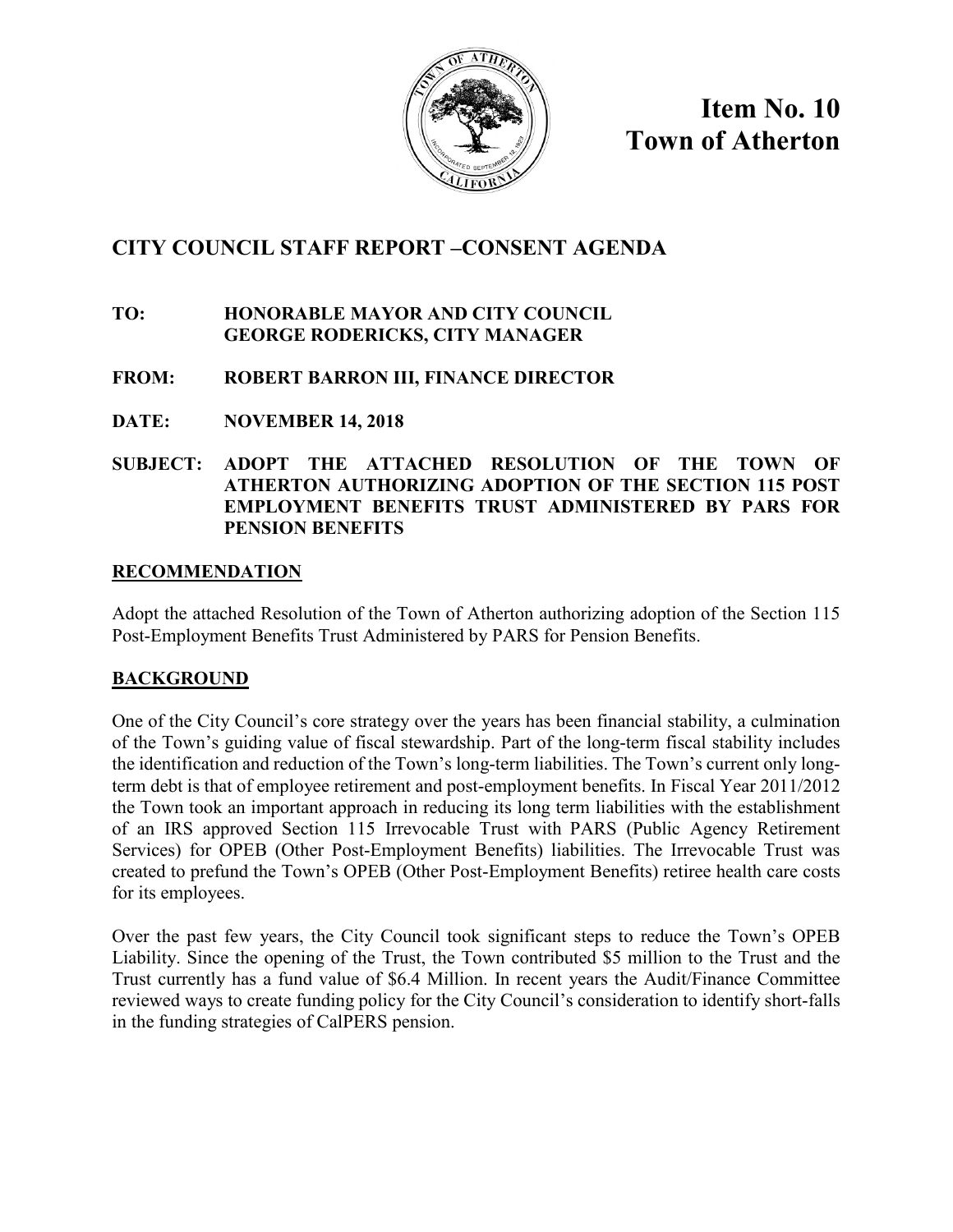#### **FINDINGS**

Each year the Finance Committee reviews the actuary reports to develop an understanding of potential funding mechanisms for the Town pension liability. New analysis tools were provided into the CalPERS reports to identify what would happen to pension liability with changes in the discount rate, as investment returns are a key driver on employer rates and funded status. Part of the strategy included reviewing how the effects of the discount rate changes could affect the Town in the short or long-term and possibly develop a pay-down strategy to reduce the Town's longterm liabilities. Over the past couple years, CalPERS took significant steps to lower funding risk actions as this included new asset allocation, actuarial assumptions and the new smoothing policies. CalPERS also adopted a Funding Risk Mitigation Policy that addressed risk factors such plan demographics (plans are maturing; public employees living longer) and investment volatility (market return). In December 2016, CalPERS changed the Discount Rate assumptions that will take place over a three year span beginning with FY 2018/19. The rate assumption will have a gradual reduction from 7.5% to 7.0%

As the Committee worked over the years in reviewing the factors in the CalPERS pension liabilities, some opportunities/items were suggested that could be considered by the Town:

- Consideration of additional contributions to CalPERS beyond the required Unfunded Actuarial Liability (UAL) Payment to lower our payroll normal costs. Additional contributions will have the effect of accelerating funding based on alternative amortization schedules in the valuation reports;
- $\triangleright$  Consideration of accumulation of reserves to establish an Internal Service Fund. Money within the Fund would be used to make singular significant contributions to CalPERS when the Town deems prudent;
- Consideration of establishment of an Irrevocable Supplemental Trust that can *only be used* to make payments directly to CalPERS;
- $\triangleright$  Consideration of setting a funding target for unfunded liabilities, similar to what was done with Other Post-Employment Benefits (OPEB); or continuation of "pay as you go" with CalPERS valuation reports.

Staff believed the establishment of an Irrevocable Supplemental Trust was one avenue to mitigate pension liabilities. The Finance Committee heard a presentation from the PARS management team regarding its Section 115 Trust Pension Rate Stabilization program (PRSP). The Town currently has the OPEB trust with PARS and the addition of the (PRSP) is similar in structure and would be a combination Trust. This combination trust would allow the Town to access funds at any time (OPEB for OPEB; pension for pension). Some of the benefits include the assets (OPEB and Pension) aggregate and allow the Town to reach lower fees on the tiered schedule. Assets are subaccounted for separately. The Town can prefund one now and the other later, can choose different investment risk tolerance levels for each. There are no costs to set up and no fees until assets are added.

*Staff recommended to the Finance Committee that adoption of the Trust would not signify immediate contributions for pension rate stabilization.* It would allow the Town to have a separate account for pensions similar to OPEB, and provides the benefit of improved credit ratings in future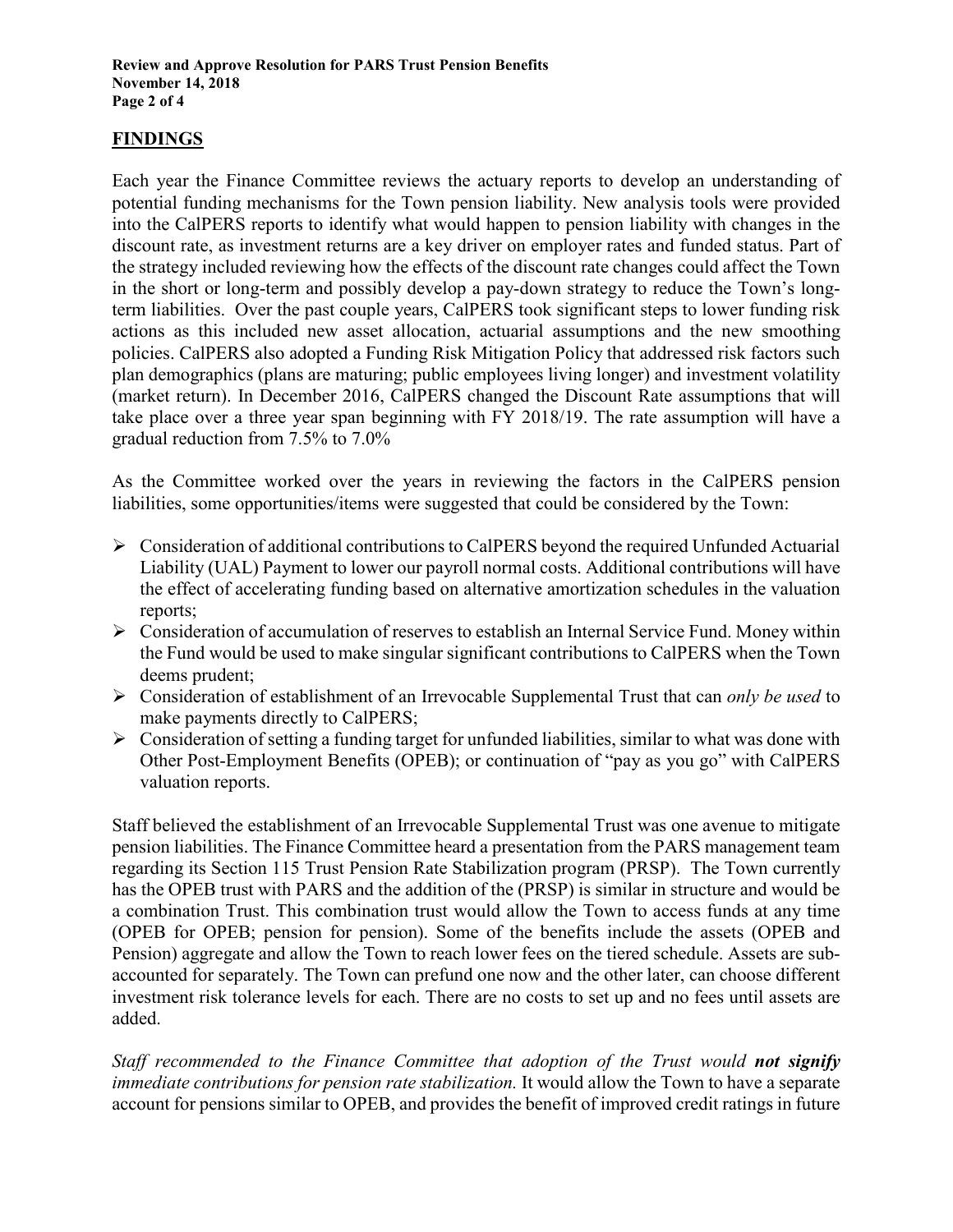#### **Review and Approve Resolution for PARS Trust Pension Benefits November 14, 2018 Page 3 of 4**

action to reduce liabilities. Once the Trust is established, the Town can choose to fund it at any later date. Significant benefits of establishing a PRSP, when and if the Town is ready to contribute to the Trust, allows the set aside of funds toward future pension costs and includes:

- 1. Local control over assets- the PRSP Trust similar to OPEB can be accessed any time, and used to pay for pensions
- 2. Pension Rate Stabilization- assets can be transferred to CalPERS plan at the Town's discretion, to reduce or eliminate large fluctuations in employer contributions.
- 3. Investment Flexibility- the Town maintains oversight, portfolio risk tolerance and diversification.
- 4. Addresses Pension Liability- contributions placed in the Trust are an asset and reduce the Town's overall liability for financial reporting.

*The Finance Committee reviewed the presentation by PARS and recommends to the City Council to establish a Section 115 Post-Employment Benefits Trust Administered by PARS for Pension Benefits. The recommendation was presented knowing the Town would not make any contributions to the Trust, but only the opening of a Trust. The plan will provide a tool to fund pension liabilities when there are available funds and the Council chooses to allocate funds to the trust. It was also recommended that the Pension Rate Stabilization Fund would follow the OPEB investment strategy of Moderate Passive investment approach. Staff and the Finance Committee recommend the Town adopt the attached resolution and establish a PRSP Trust for pensions.*

### **POLICY FOCUS**

As the Town continues to make efforts to attain long-term fiscal health, the identification and reduction of the Town's long-term liabilities aligns with the Town's core strategy of Fiscal Stability. The Town's primary long-term debt is that of employee retirement and post-employment benefits. The policy focus is the consideration of identifying short falls in CalPERS funding and developing a pay down strategy in the context of a sustainable and balanced budget. Establishing a pension rate stabilization trust, allows the Town to set aside funds to meet the shortfalls of pensions.

## **FISCAL IMPACT**

No fiscal impact at this time. This is an authorization to only set up the trust.

### **COMMISSION/COMMITTEE FEEDBACK/REFERRAL**

This item  $X$  has or has not been before a Town Committee or Commission.

 $X$  Audit/Finance Committee (meets every other month)

Bicycle/Pedestrian Committee (meets as needed)

- \_\_\_\_ Civic Center Advisory Committee (meets as needed)
- Environmental Programs Committee (meets every other month)
- Park and Recreation Committee (meets each month)
- Planning Commission (meets each month)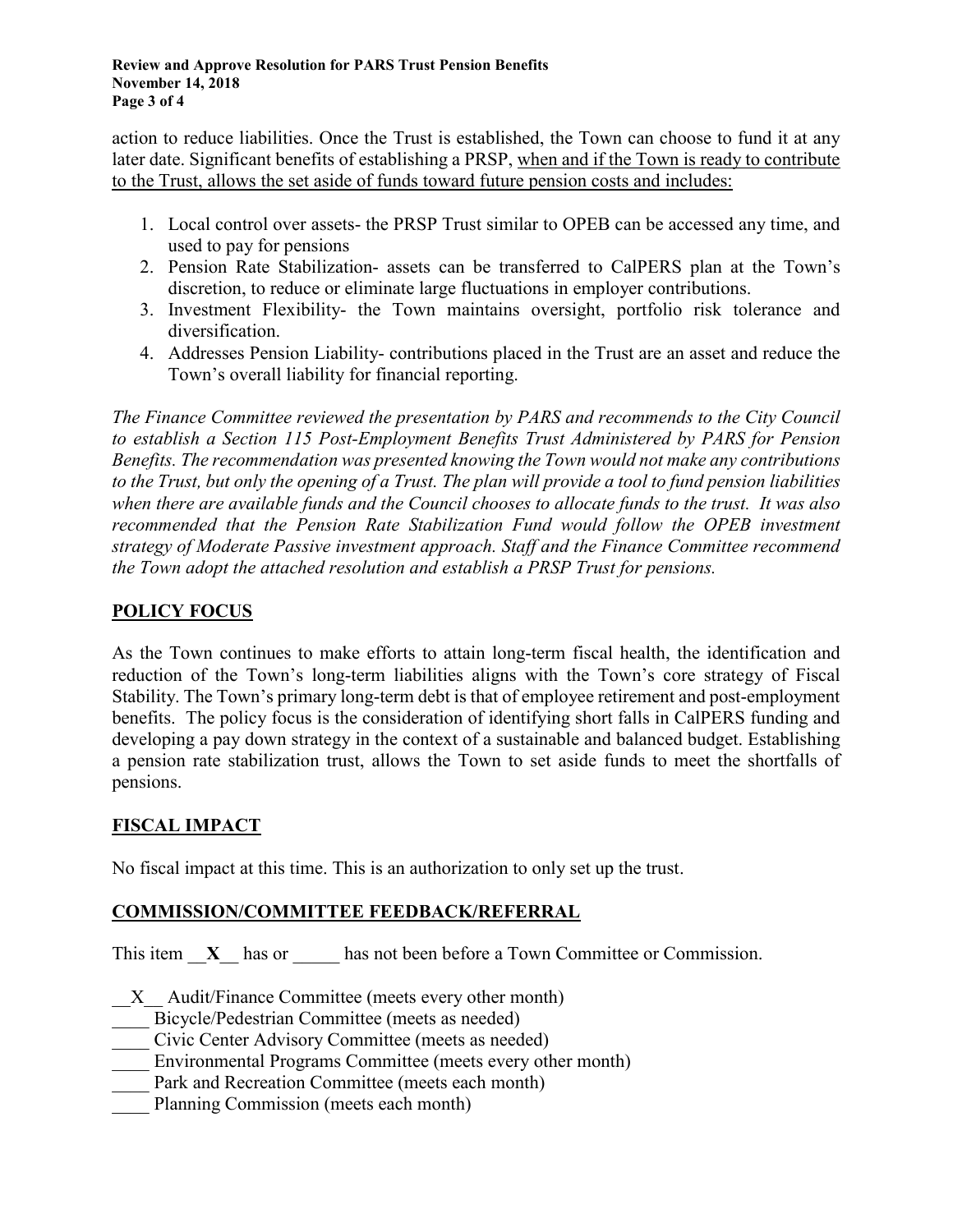**Review and Approve Resolution for PARS Trust Pension Benefits November 14, 2018 Page 4 of 4**

- Rail Committee (meets every other month)
- Transportation Committee (meets every other month)
- Tree Committee (meets each month)

# **ATTACHMENT**

Resolution PARS Pension Rate Stabilization Program (PRSP)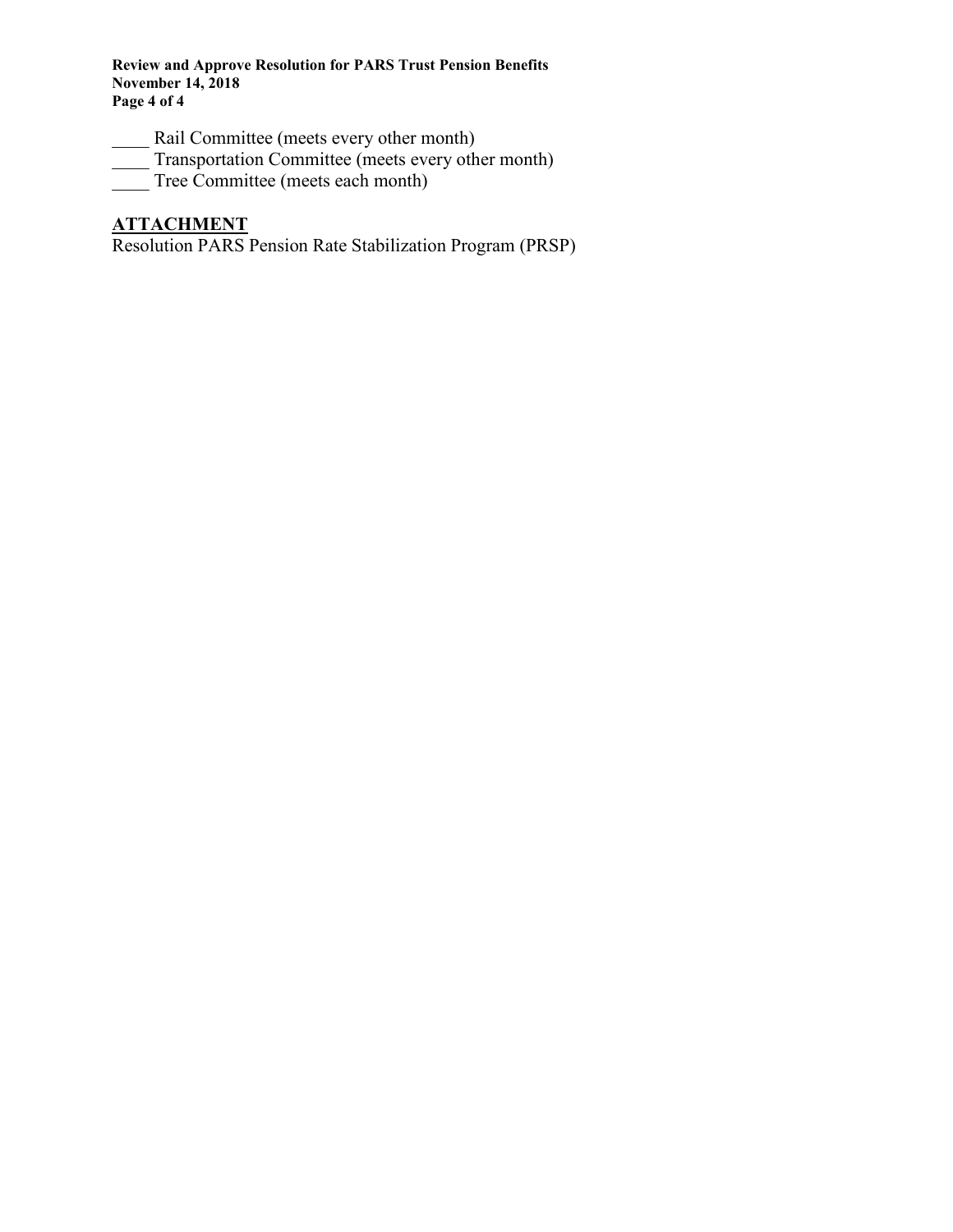#### **RESOLUTION NO.**

## **RESOLUTION OF THE CITY COUNCIL OF THE TOWN OF ATHERTON TO ESTABLISH AN IRS APPROVED SECTION 115 IRREVOCABLE TRUST FOR PENSION RATE STABILIZATION PROGRAM COSTS USING PUBLIC AGENCY RETIREMENT SERVICES (PARS) AS THE TRUST PROVIDER**

**WHEREAS** the Town of Atherton (the "Town") is currently participating in the Public Agencies Post-Retirement Health Care Plan Trust for the pre-funding of its retiree health benefits and other post-employment benefits other than pension benefits ("OPEB"); and

**WHEREAS** the Town desires to establish a pension rate stabilization fund that will allow the Town if it chooses, to set aside funds for the purpose of pre-funding its CalPERS pension obligation that will be held in trust for the exclusive purpose of making future contributions of the Town's required pension contributions and any employer contributions in excess of such required contributions at the discretion of the Town; and

**WHEREAS** Public Agency Retirement Services ("PARS") has made available the Public Agencies Post-Employment Benefits Trust (the "Program") for the purpose of pre-funding both pension obligations and/or OPEB obligations as specified in the Town's plans or policies; and

**WHEREAS** the Town is eligible to participate in the Program, a tax-exempt trust and plan performing an essential governmental function within the meaning of Section 115 of the Internal Revenue Code, as amended, and the Regulations issued thereunder, and is a tax-exempt trust under the relevant statutory provisions of the State of California.

**WHEREAS** the Town can manage the pre-funding of its pension and OPEB obligations in a single trust under this Program, thereby gaining administrative and cost efficiencies; and

**WHEREAS** the Town reserves the right to make contributions, if any, to the Program.

#### NOW THEREFORE, BE IT RESOLVED THAT:

- 1. The City Council hereby adopts the PARS Public Agencies Post-Employment Benefits Trust, effective November 14, 2018; and
- 2. The City Council hereby appoints the City Manager, or his/her successor or his/her designee as the Town's Plan Administrator for the Program; and